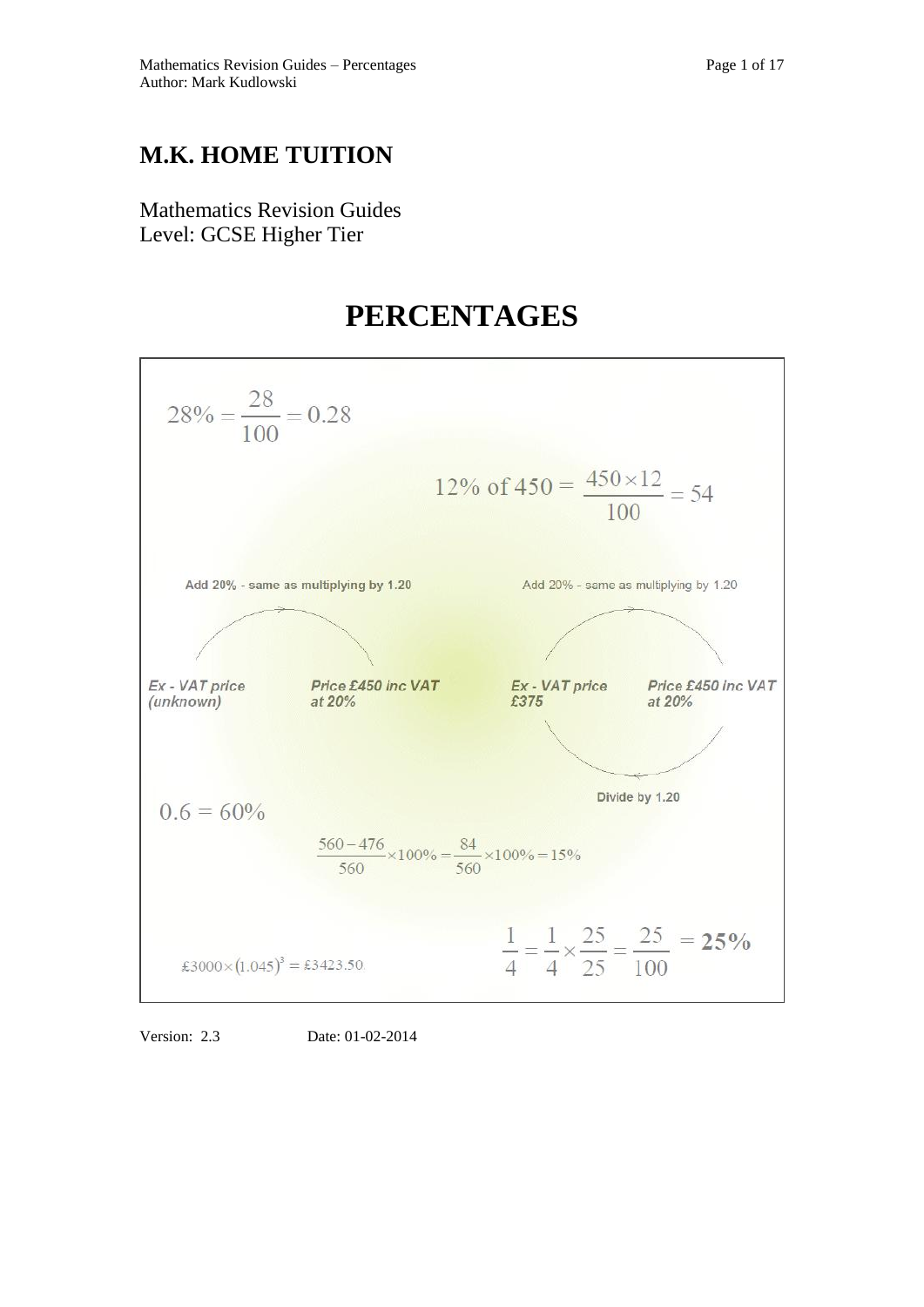## **PERCENTAGES.**

A percentage is a convenient way of expressing a fraction with 100 on the denominator. Such a quantity can be expressed as a decimal or a fraction, for example 15%, 5.2%,  $7\frac{1}{2}\%$ , 8.3%.

#### **Converting between decimals and percentages.**

This is very easy and does not need a calculator. To express a decimal as a percentage, multiply by 100%.

**Examples (1).**  $1.25 = 1.25 \times 100\% = 125\%$ 

 $0.072 = 0.072 \times 100\% = 7.2\%$ 

Distinguish between  $0.6 = 60\%$ ;  $0.06 = 6\%$ ;  $0.006 = 0.6\%$  and so forth.

To express a percentage as a decimal, divide by 100. (You may need to convert fractions first !)

**Examples (2).**

$$
28\% = \frac{28}{100} = 0.28
$$

$$
17\frac{1}{2}\% = \frac{17.5}{100} = 0.175
$$

$$
33\frac{1}{3}\% = \frac{33.\dot{3}}{100} = 0.\dot{3}
$$

#### **Converting a fraction to a percentage.**

To convert a fraction into a percentage, multiply both the numerator and denominator to give 100.

With calculator: Divide the top line by the bottom line and multiply by 100%

Without calculator: Multiply both the numerator and denominator to give 100.

#### **Examples (3).**

100 25 25 25 4 1 4  $\frac{1}{1} = \frac{1}{1} \times \frac{25}{25} = \frac{25}{100} = 25\%$  (multiply both sides by 25)

100 160 5 8 5  $1\frac{3}{7} = \frac{8}{7} = \frac{160}{100} = 160\%$  (convert to an improper fraction, then multiply both sides by 20)

Sometimes, it might be necessary to make the denominator a multiple of 100 and leave the percentage in fractional form.

 $=\frac{75}{200}=\frac{37.5}{100}=$ 37.5 200 75 8  $\frac{3}{2} = \frac{75}{200} = \frac{37.5}{100} = 37.5\%$  or  $37\frac{1}{2}\%$  (multiply by 25 to get a multiple of 100, here 200, then halve top and bottom.

 $33\frac{1}{3}\%$ 100 33 300 100 3 1  $=\frac{100}{200}=\frac{33\frac{1}{3}}{100}=33\frac{1}{3}$ % (multiply top and bottom by 100, then divide by 3). The answer is *not* 33% !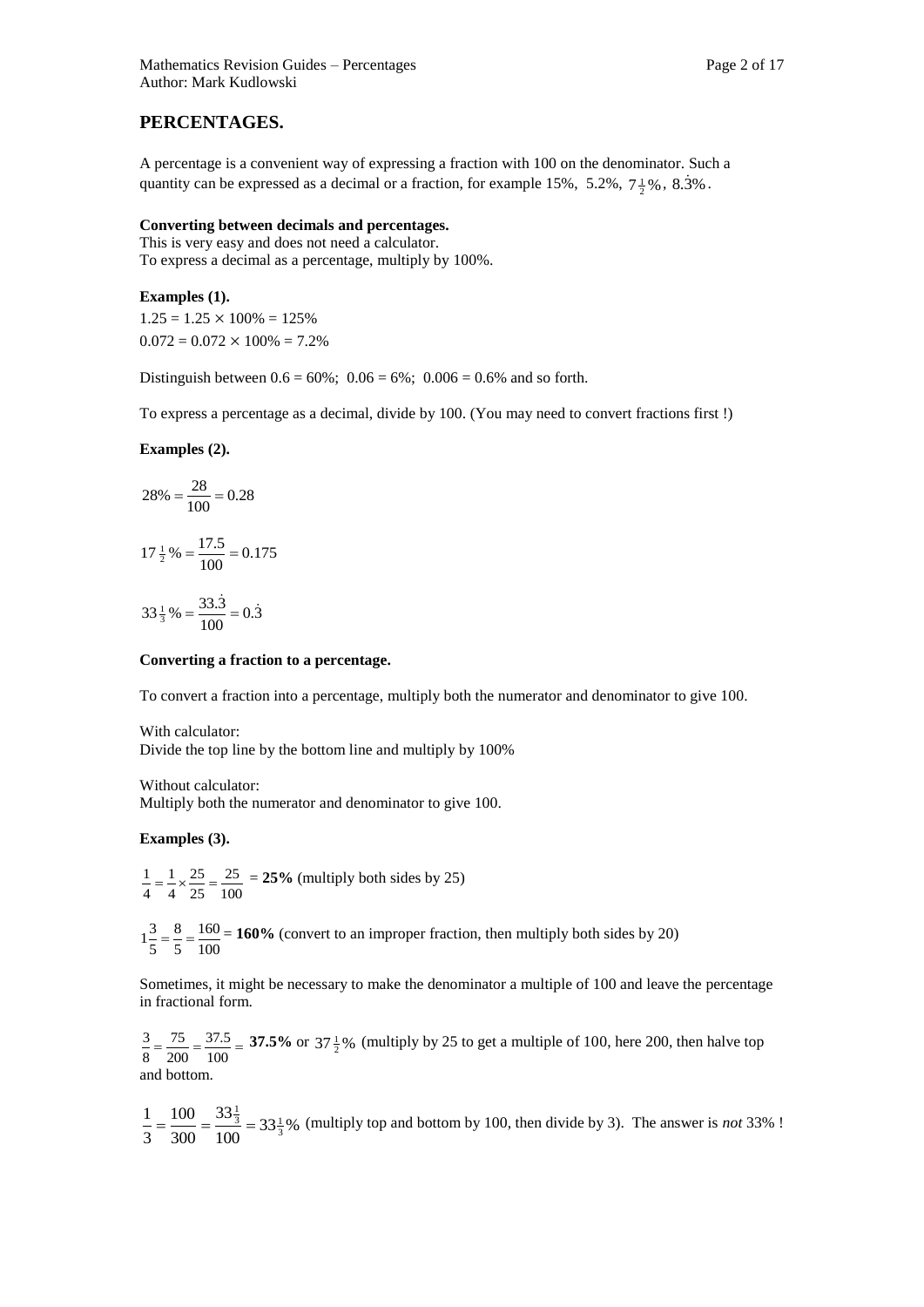### **Converting a percentage to a fraction (without a calculator).**

To convert a percentage to a fraction, divide by 100 and reduce the result to its lowest terms.

**Examples (4).**

$$
15\% = \frac{15}{100} = \frac{3}{20}
$$
 (cancel common factor of 5)

$$
70\% = \frac{70}{100} = \frac{7}{10}
$$
 (cancel common factor of 10)

$$
75\% = \frac{75}{100} = \frac{3}{4}
$$
 (cancel common factor of 25)

Sometimes a percentage may be fractional, in which case the top and bottom must be multiplied out to get rid of the fraction.

$$
12\frac{1}{2}\% = \frac{25}{200} = \frac{1}{8}
$$
 (multiply top and bottom by 2 before cancelling out common factor of 25)

$$
66\frac{2}{3}\% = \frac{200}{300} = \frac{2}{3}
$$
 (multiply top and bottom by 3 before cancelling 100)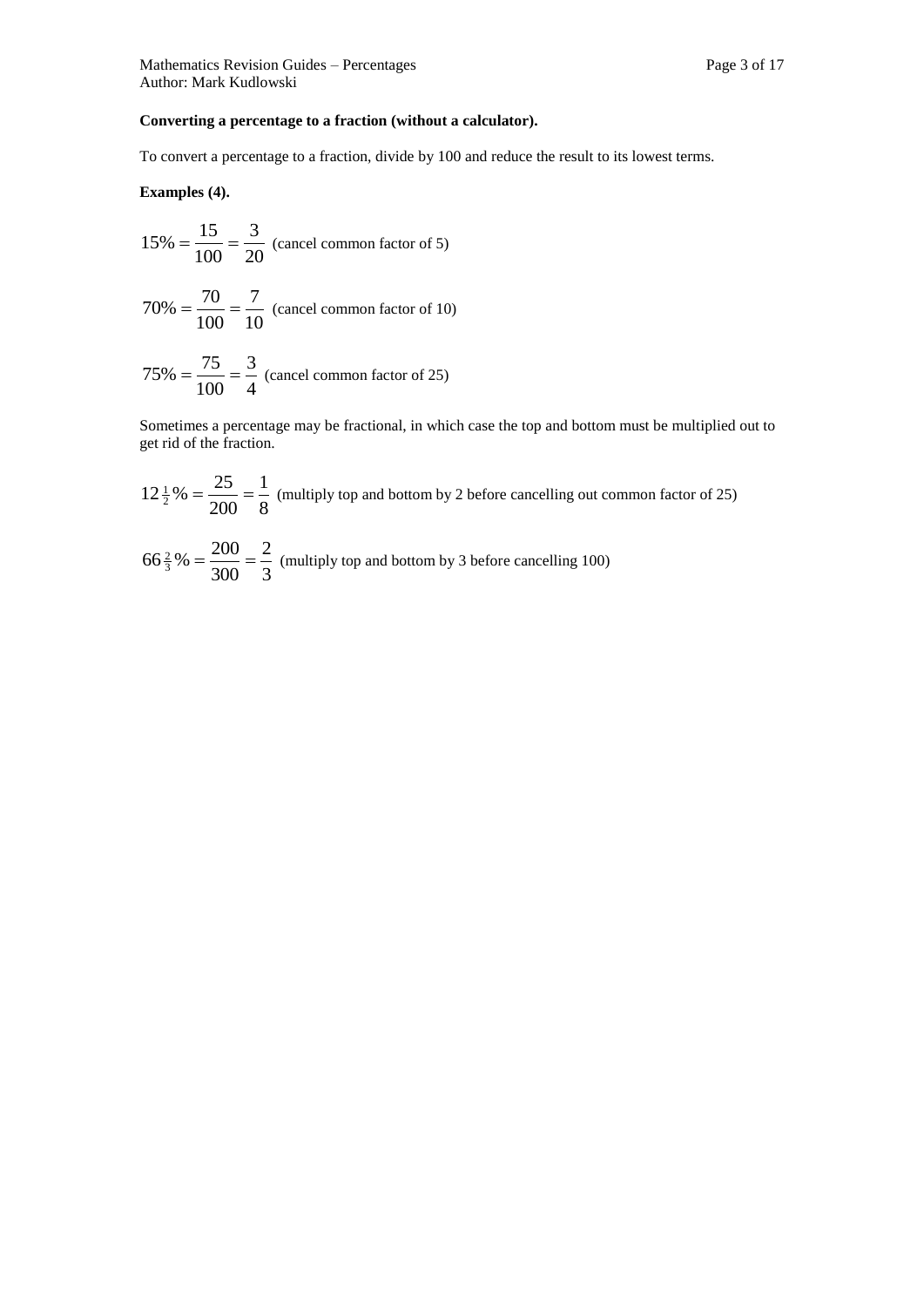#### **Expressing one quantity as a percentage of another.**

To find out what percentage quantity *A* is of quantity *B*, divide *A* by *B* and multiply the result by 100.

Thus, to find out what percentage 48 is of 64, work out the value of  $\frac{48}{10} \times 100\%$ 64  $\frac{48}{100\%}$ . Here it is 75%.

**Example (5):** A football ground has a capacity of 36,000 spectators. A certain match attracted an attendance of 32,400. How full was the ground, expressed as a percentage ?

We need to divide 32,400 (the attendance) by 36,000 (the capacity) and multiply the result by 100.

The ground is therefore  $\frac{32,400}{36,000} \times 100\%$  $\frac{32,400}{20000}$  × 100% full, or 90% full.

#### **Finding a percentage of a quantity.**

To find the percentage of a quantity, multiply the quantity by the percentage and divide by 100.

Thus 12% of  $450 = \frac{450 \times 12}{100} = 54$ .  $\frac{450 \times 12}{100}$  =

**Example (6):** In a local election, 7800 people were eligible to vote, but only 47.5% actually turned out. How many people voted ?

We need to multiply 7800 (the number eligible to vote) by 47.5 (the actual turnout) and then divide by 100.

Thus the actual turnout =  $\frac{7600 \times 47.5}{100}$  = 3705  $\frac{7800 \times 47.5}{100} = 3705$  voters.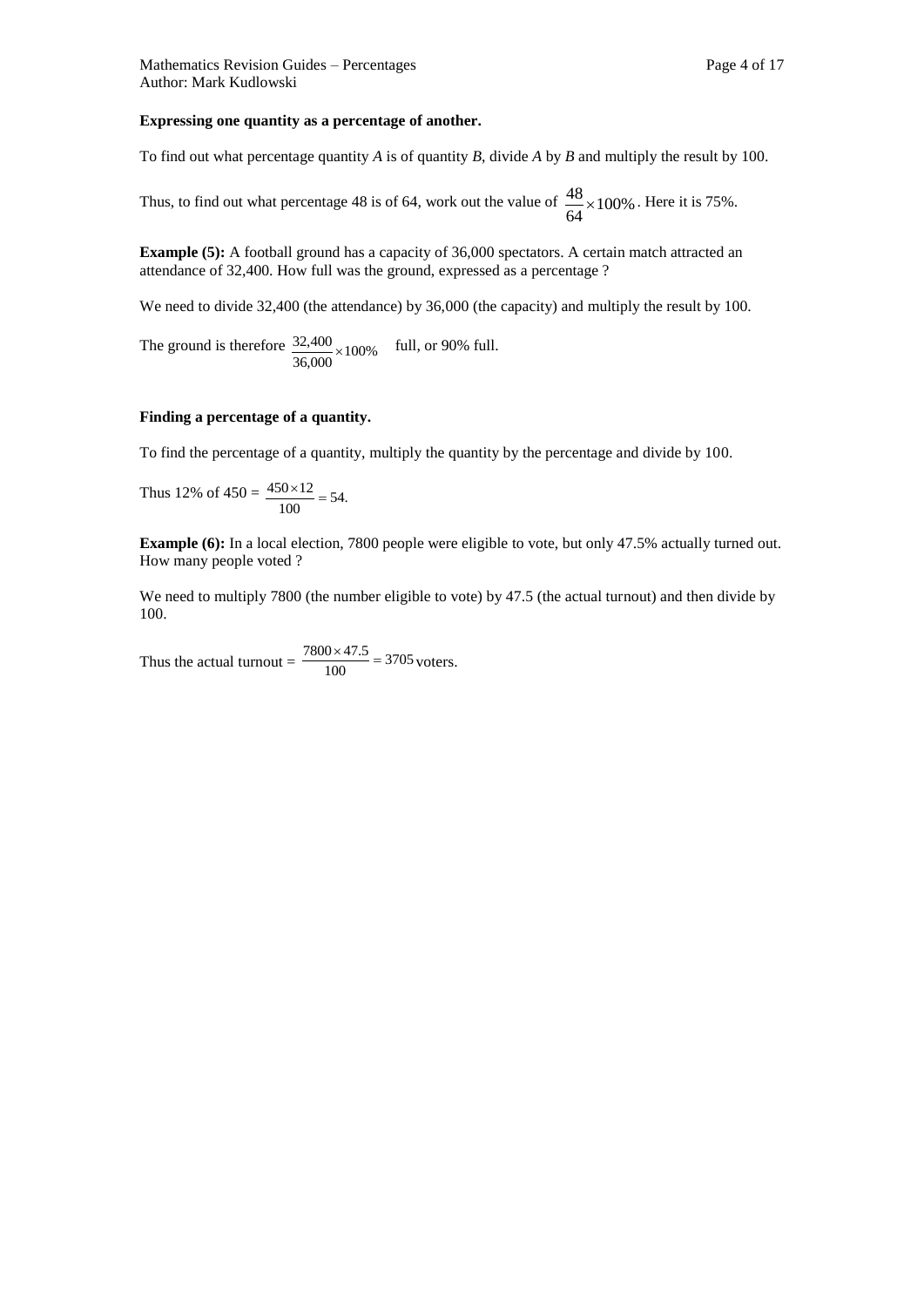#### **Percentage arithmetic.**

This section talks about arithmetic involving percentage changes, both increases and decreases.

If a question uses words like *profit, gain, inflation, interest* or *appreciation*, then we are dealing with percentage increases. If by contrast it uses words like *loss, discount, reduction* or *depreciation*, then we are dealing with percentage decreases.

#### **Increasing and decreasing a quantity by a given percentage.**

If a quantity *A* is increased by a percentage *P*%, then it is possible to find *P*% of *A* and add it to the original, but a more efficient method is to multiply *A* by  $1 + \frac{P}{100}$  to obtain the same result.

For example, increasing by 8%, 15% and 20% is the same as multiplying by 1.08, 1.15 and 1.2 respectively.

If on the other hand a quantity *A* is decreased by a percentage *P*%, then we subtract *P*% of *A* from the original, or perform the calculation in one go and multiply *A* by  $1 - \frac{P}{100}$ 

For example, decreasing by 5%, 10% and 25% is the same as multiplying by 0.95, 0.9 and 0.75 respectively.

**Example (7):** A college had 650 pupils on its books at the start of the 2005 academic year. The authorities wanted to increase the number on the roll by 8% for 2006, and the actual number enrolled was 704. Did the college achieve its target ?

The original number was 650, so we need to add 8% to it to find the target value.

We can either

a) work out  $650 \times 8\% = 52$ , and then add it to 650 to give 702, or

b) perform the calculation in one go, realise that adding 8% is the same as multiplying the original by

100  $1 + \frac{8}{100}$ , or 1.08, giving 650 × 1.08 = 702.

The college has therefore exceeded the target by 2 pupils.

**Example (8):** A car loses 22% of its resale value every 12 months. Exactly a year ago it was worth £5250; how much is it worth now ?

The value of the car was £5250 twelve months ago, but we need to subtract 22% find its value now.

Again we can either

a) work out  $5250 \times 22\% = 1155$ , and then subtract it from 5250 to give 4095, or

b) realise that subtracting 22% is the same as multiplying the original by

$$
1 - \frac{22}{100}
$$
, or 0.78, giving  $5250 \times 0.78 = 4095$ .

Thus the car is now worth £4095.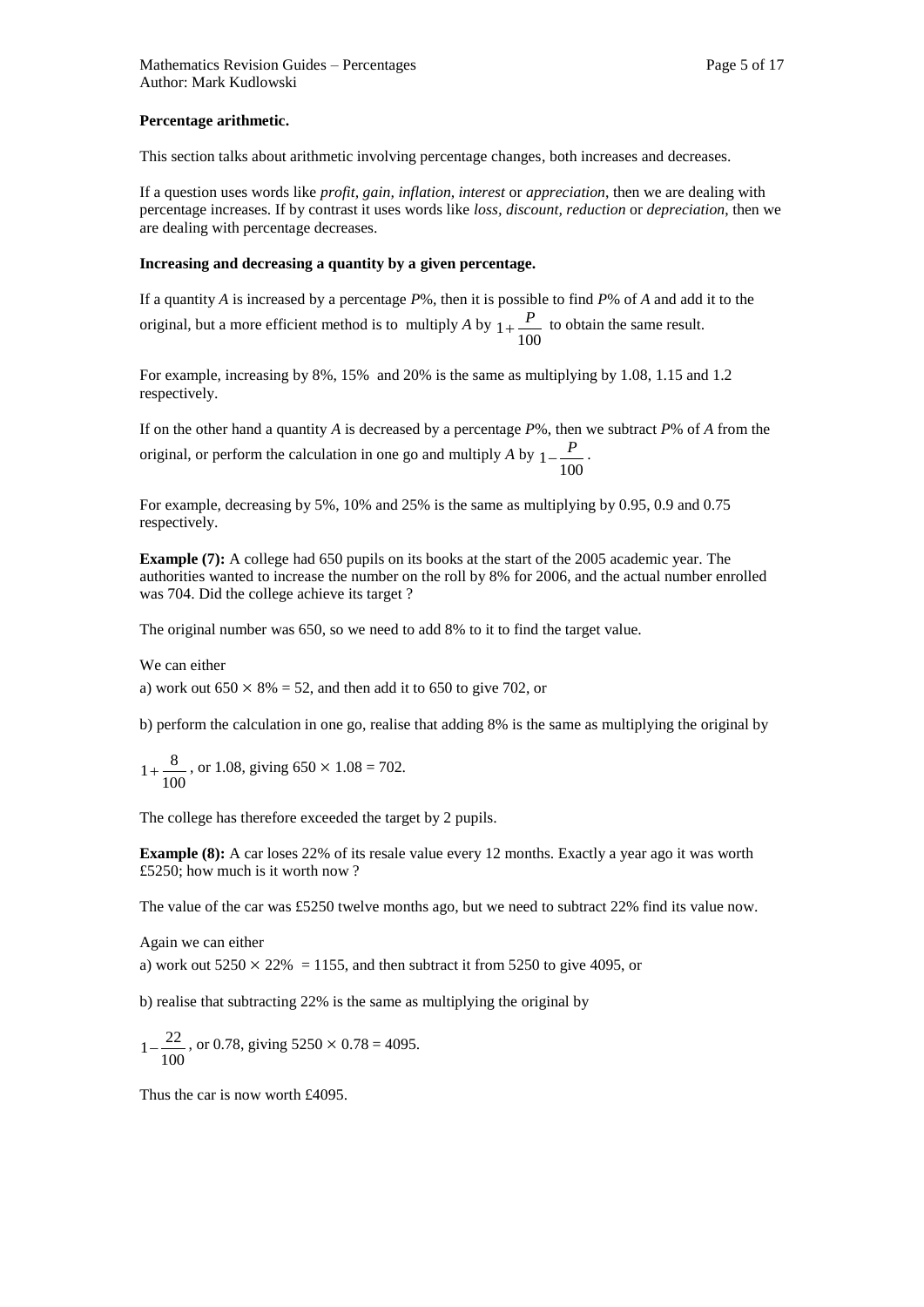#### **Finding the percentage difference between two quantities.**

We will assume in this section that that *A* is the original 'old' quantity and *B* the changed 'new' quantity in question.

To find the percentage change between the two, we subtract the 'old' value *A* from the 'new' value *B*, divide by the **'old' value A** and finally multiply by 100.  $^*$ 

The formula is  $P = \frac{B-A}{A} \times 100\%$ *A*  $P = \frac{B-A}{A} \times 100\%$ .

If  $B > A$ , we have a positive result, indicating a percentage increase; if  $B < A$ , we have a negative result, indicating a percentage decrease.

Note that a percentage change of -15% is the same as a decrease of 15%.

**Example (9):** The population of a village had changed from 720 to 810 over a ten-year period. Express this change as a percentage.

We subtract 720 from 810 to get 90, divide 90 by 720 and multiply by 100:

$$
\frac{810 - 720}{720} \times 100\% = \frac{90}{720} \times 100\% = 12.5\% .
$$

The 'new' value is greater than the 'old', so the village's population had *increased* by 12.5% over the ten years.

**Example (10):** The number of road accidents in a town had fallen from 560 to 476 between 2009 and 2010. Calculate the percentage change here.

We subtract 560 from 476 to get -84, divide -84 by 560 and multiply by 100:

$$
\frac{476 - 560}{560} \times 100\% = \frac{-84}{560} \times 100\% = -15\%
$$

Because the 'new' value for 2010 is less than the 'old' value for 2009, we are dealing with a *decrease*  of 15% in the number of road accidents between the two years.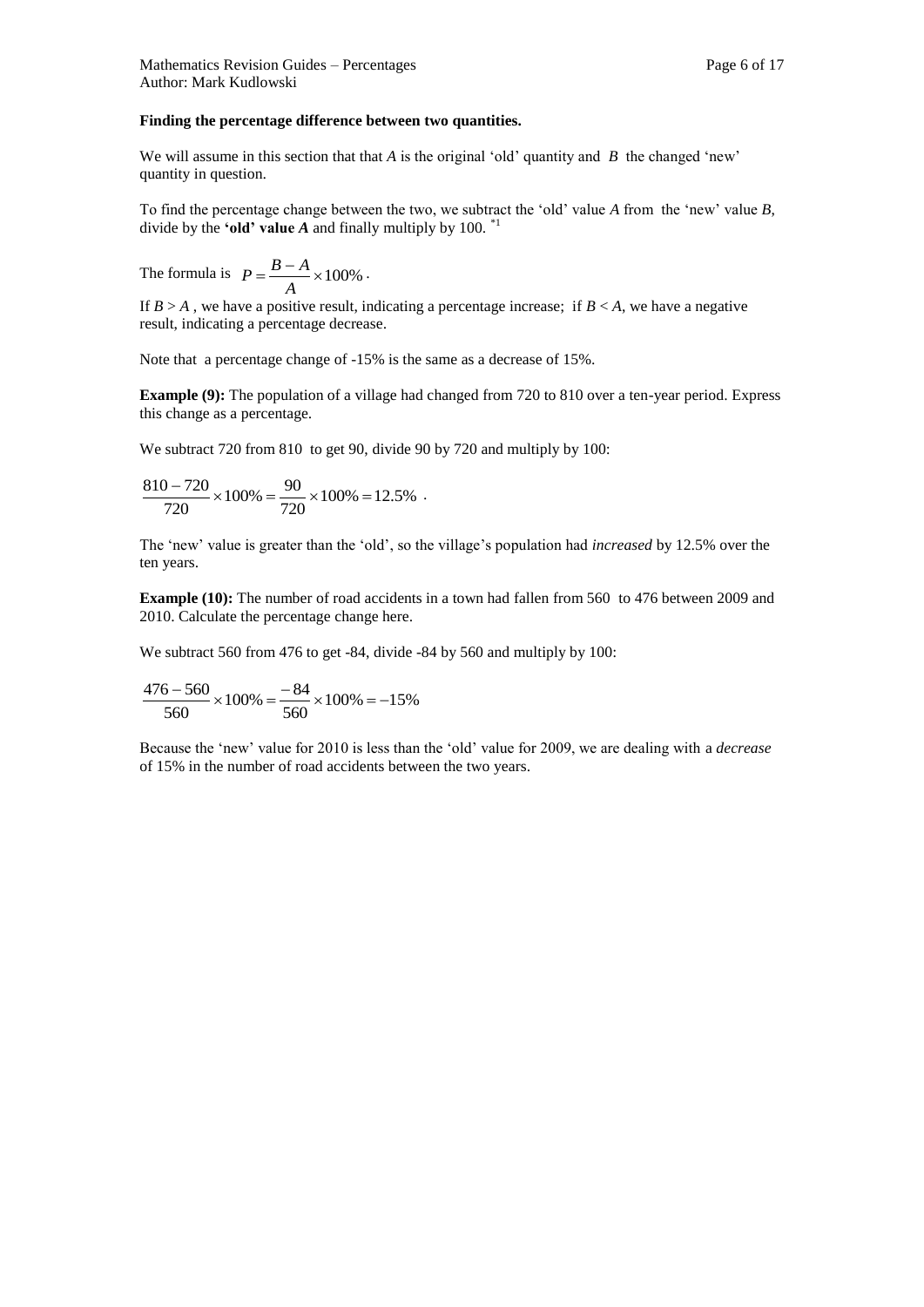#### **Profit and discount (loss).**

If an item is said to be sold at a profit, its selling price is more than its cost price; on the other hand, if an item is sold for less than its cost price, it is said to be sold for a loss or a discount.

Such profits (or losses) are often quoted in terms of percentages of the **cost price**. \*1

**Example (11):** A fruiterer buys a crate of apples for £18 and proceeds to sell them for a 30% profit on the cost price. If there are 20kg of apples in the case, what should be his selling price per kilogram ?

30 % of £18 is £5.40, so the whole crate of apples should sell for  $\text{\textsterling}(18 + 5.40)$  or £23.40. As there are 20kg in the crate, this works out at  $\pm \frac{23.40}{20}$  or £1.17 per kg.

**Example (12):** A market trader buys 1000 chickens at £2 each and sells 800 of them at a 40% profit, but then is forced to sell the remainder at a 30% loss. What is the percentage profit (or loss) for the whole transaction ?

Firstly, we find 40% of £2, which is 80p. The trader therefore makes  $800 \times 80p$ , or £640 profit, on the first 800 chickens sold.

The remaining 200 chickens are sold at a loss of 30% of £2, or 60p each – a total loss of 200  $\times$  60p, or £120, on the remainder.

Combining a profit of £640 with a loss of £120 gives a net profit of £ (640 – 120) or £520.

Since the 1000 chickens originally cost him  $\text{\pounds}2 \times 1000$ , or  $\text{\pounds}2000$ , the actual percentage profit is

 $\frac{20 \times 100}{2000} = 26\%$  $\frac{520 \times 100}{2000} = 26\%$ 

 $*1$  The method is standard in schoolwork, but the commercial practice is different, especially when dealing with profit and loss. Retailers express profits as a percentage of the *turnover* and not the *cost.* Thus, the profit of £25 from buying a product at £100 and selling it at  $\text{\pounds}125$  is quoted as 20% of selling price, rather than as a mark-up of 25% on cost.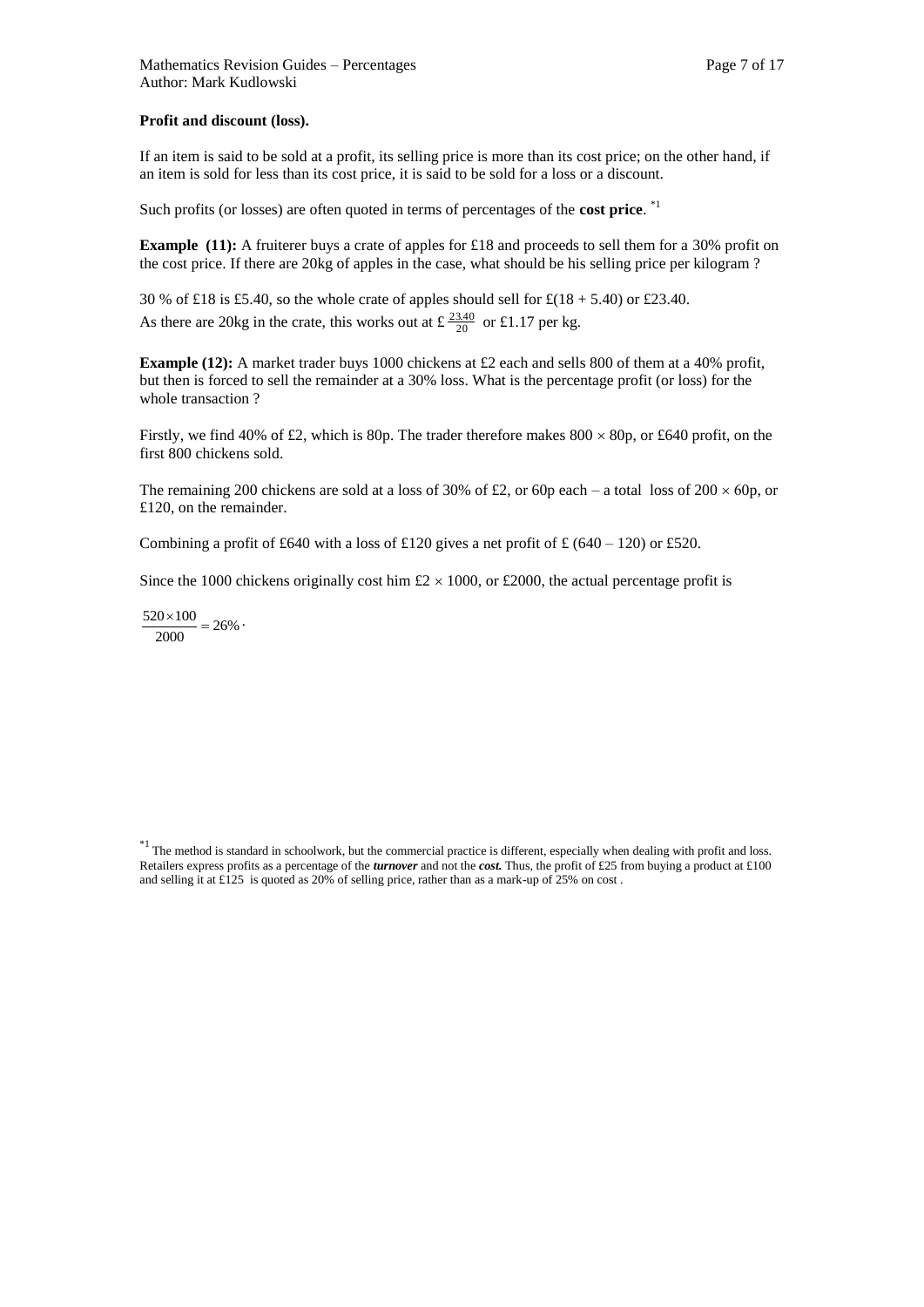**Example (13a):** A butcher makes his own burgers to a recipe containing 90% beef and 10% soya. His cost prices are £3.40 per kg for the beef and £1.40 per kg for the soya.

He can make 8 burgers out of each kilogram of the mixture, and wants to make a profit of 50% on the cost price. Calculate the required selling price for one burger.

As 90% of 1 kg is 900 g and 10% of 1 kg is 100 g, the cost price breakdown is therefore

| 900 g beef @ £3.40/ kg =   | £3.06 |
|----------------------------|-------|
| 100 g soya @ £1.40 / kg =  | £0.14 |
| 1 kg of burger mixture $=$ | £3.20 |

The burger mixture costs him £3.20 per kg, and he wants to make a profit of 50%, so we multiply £3.20 by 1.50 to get his selling price of £4.80 per kg. Also, he can make 8 burgers out of 1 kg of the mixture, so we divide £4.80 by 8 to obtain the selling price of **60p for one burger.** 

**Example (13b):** The butcher's assistant then decides to alter the recipe by reducing the beef content to 80% whilst keeping the soya content at 10%. The remaining 10% of the mixture is made up of onions at £1.40 per kg.

He still intends to sell the burgers at the same weight, i.e. 8 to the kilogram, as in the previous example, and also leaving the selling price unchanged.

Calculate the new profit made on the cost price.

As 80% of 1 kg = 800 g and 10% of 1 kg = 100 g, the cost price breakdown is :

| 800 g beef $\omega$ £3.40/ kg = | £2.72 |
|---------------------------------|-------|
| 100 g soya @ £1.40 / kg =       | £0.14 |
| 100 g onions @ £1.40 / kg =     | £0.14 |
| 1 kg of burger mixture $=$      | £3.00 |

The assistant intends to sell the burgers at 60p each at 8 burgers to the kilogram, so the selling price per kg is still £4.80 even though the cost price has fallen.

The new percentage profit is therefore  $\frac{(480 - 300)}{300} \times 100 = 60\%$  $\frac{(480-300)}{100} \times 100 = 60\%$ 

He has increased the profit on cost from 50% to **60%**.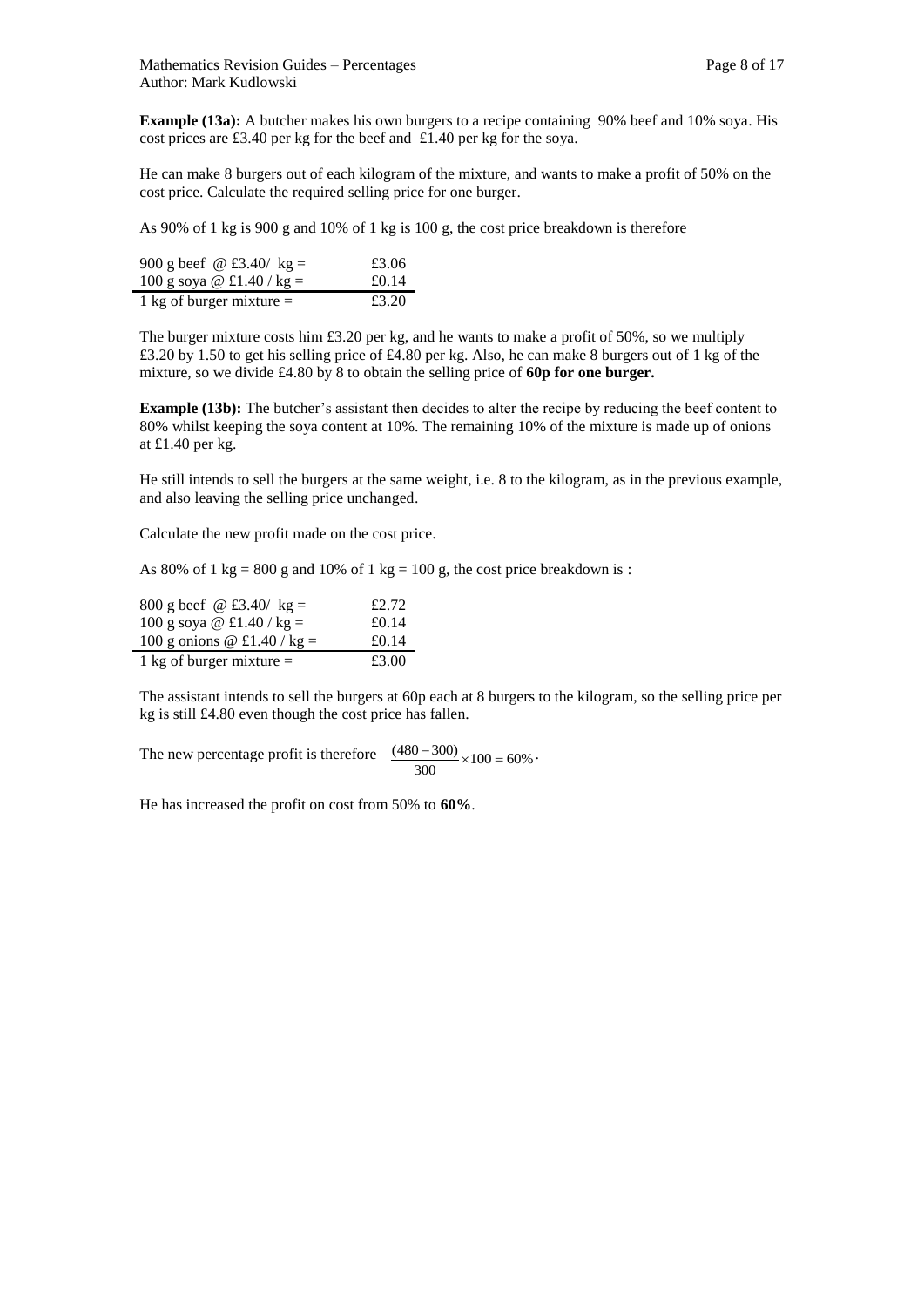**Example (14):** An antiques dealer buys a table and a set of 4 chairs for a total of £500. He sells three of the chairs at a profit of 80% but the fourth one is soiled and he has to sell it at cost, making an overall profit of £180 for the chairs alone. He sells the table and still makes a profit of 80% on the whole transaction.

Find the cost and selling prices of the table and hence the percentage profit he makes on the table.

The total profit on the whole transaction is 80% of £500, namely £400, and the profit made on the chairs is £180. The dealer therefore makes a profit of  $\text{\textsterling} (400 - 180)$ , or £220, on selling the table.

Although he makes a profit of £180 on the chairs, this profit is divided up between three 'good' chairs at £60 per chair. (He makes no profit on the fourth one, being forced to sell it at cost price.)

This profit of £60 per 'good' chair is 80% of the original cost of a single chair, so a single chair costs

$$
\pounds \frac{60 \times 100}{80} = \pounds 75.
$$

Thus the 4 chairs would cost him a total of £75  $\times$  4, or £300. Since the dealer spends £500 on the table plus all of the chairs, the table costs him £ (500 – 300) or **£200**.

He has made a profit of £220 on selling the table, so his selling price is **£420**.

This profit, when expressed as a percentage, is  $\frac{220 \times 100}{200} = 110\%$  $\frac{220 \times 100}{100}$  =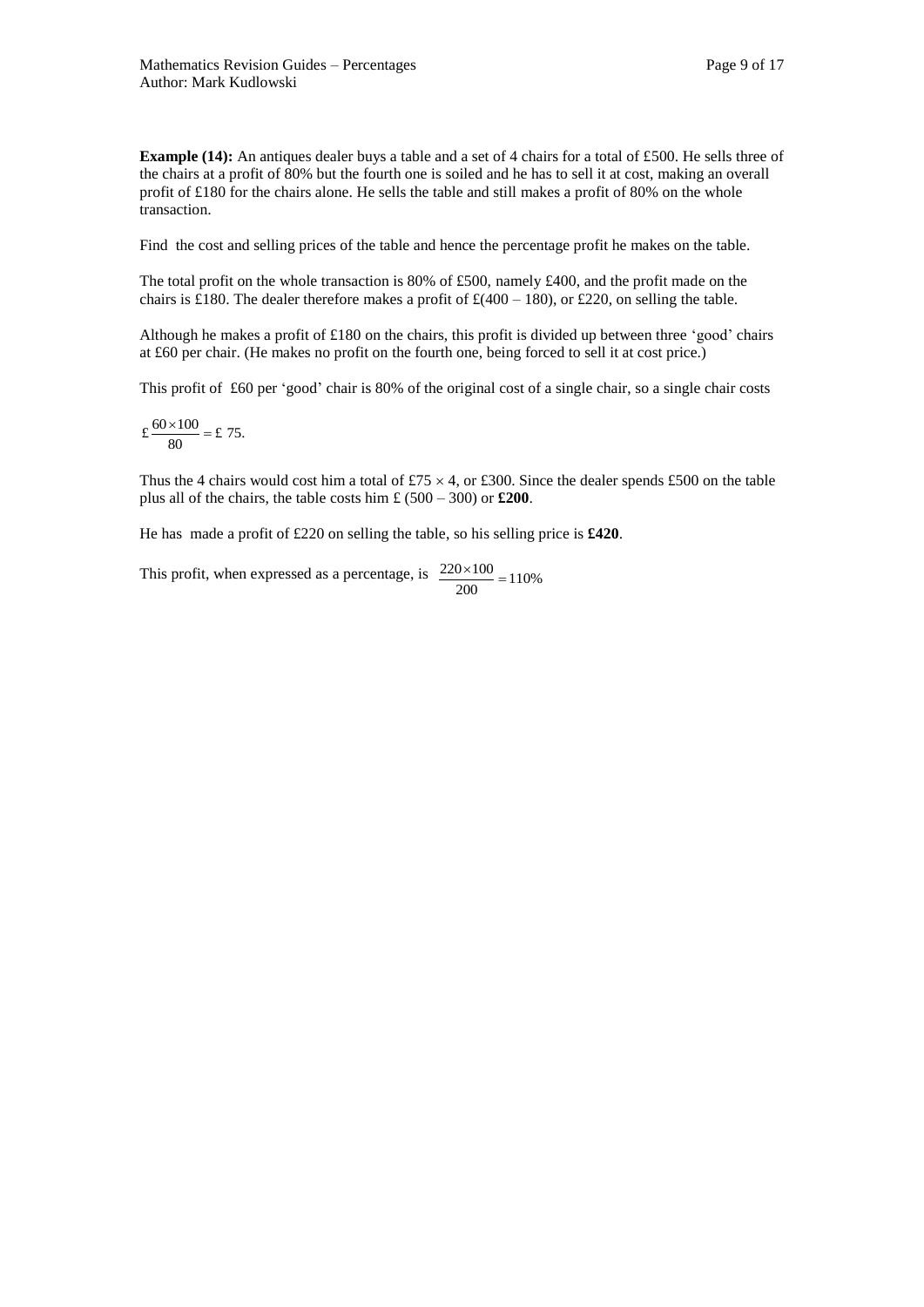#### **Reversed percentages.**

These require a little more care to work out. In those cases, we are given a value *after* a percentage change, but we need to find the original.

**Example (15):** Consider this case: a businessman buys a PC for £450 inclusive of VAT at 20%. He can claim the VAT back, so how much will it be, and also what is the ex-VAT price ?

On the face of it, the VAT will be 20% of £450, or £90.

**Wrong !** If we take £90 from £450, we have £360. Adding back the VAT by adding 20% of £360 or £72 would give us £432 !

The correct way of working this problem out is to realise that the full price of the PC, £450, is an unknown original value with 20% added to it, or that original value multiplied by 1.2.

The original cost, excluding VAT, is therefore worked out by reversing the multiplication by 1.2, namely through *dividing* by 1.2.



Note: although multiplying by 1.2 is the same as adding 20%, dividing by 1.2 is *not* the same as subtracting 20% !

The VAT itself is then obtained by finding 20% of the *original* value before the change.

The pre-VAT price is therefore 1.2 £ $\frac{450}{12}$ , or 120 £450 $\times \frac{100}{100}$ , or £ 375.

The VAT itself is 20% of £375 (*not* 20% of £450) , or £75.

Therefore, to find a value *before* a percentage increase *P*%, you must

divide the price *after* the increase by  $1 + \frac{P}{100}$  or multiply the price *after* the increase by  $100 + P$  $\frac{100}{\ }$ .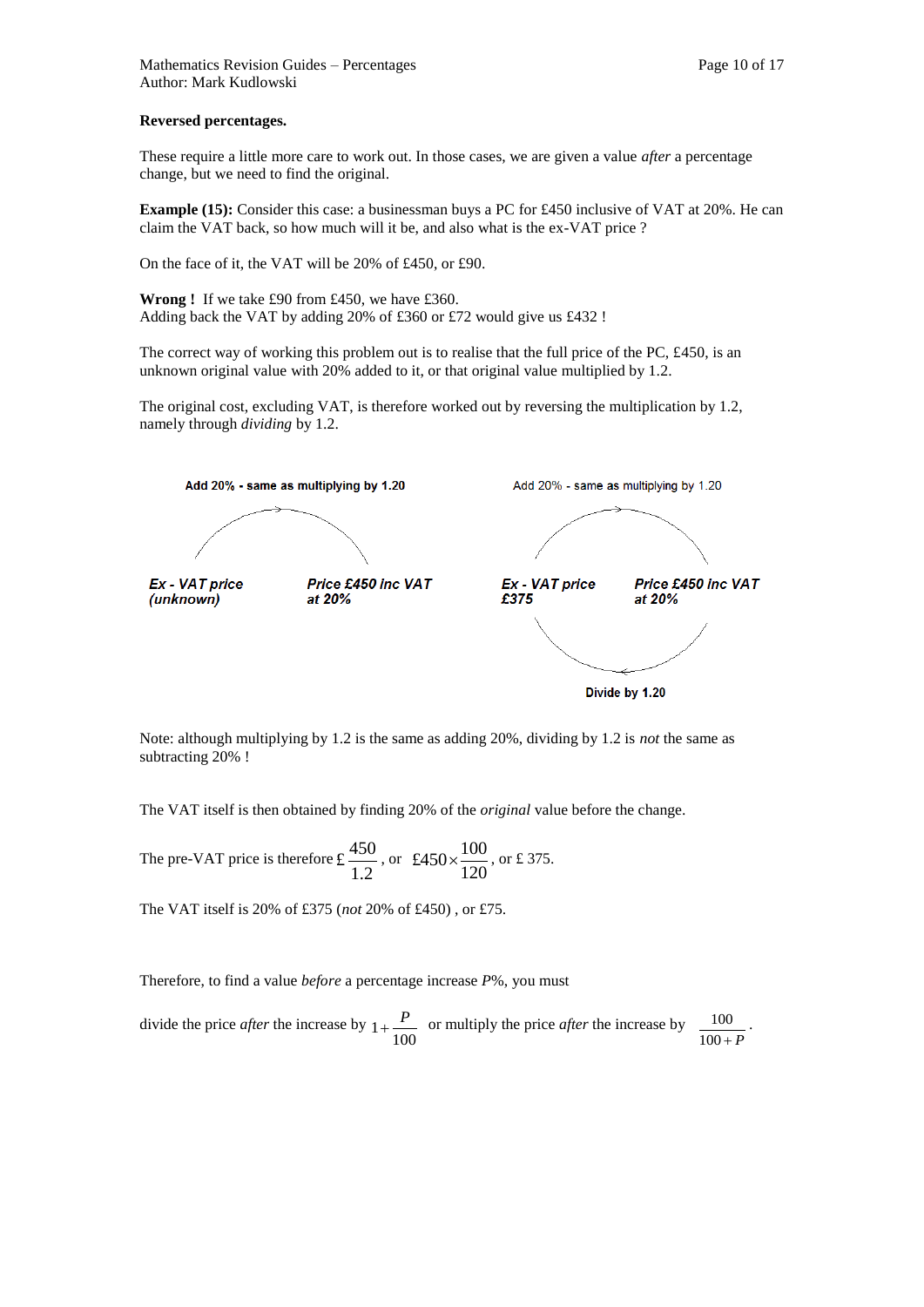Mathematics Revision Guides – Percentages Page 11 of 17 Author: Mark Kudlowski

**Example (16):** The average price of a British house is now £163,800 according to marketing surveys. They say that prices had increased by 38% in the last three years. What was the price of an average house three years earlier ? Please give the answer to the nearest £ 100.

Do not be tempted to subtract 38% from £163,800 ! Here, the percentage increase, *P*, is 38%, and thus the current price is  $(100 + 38)$ % or 138% of the price we are being asked to find. We must therefore divide the current price by  $1 + \frac{P}{100}$ , or 1.38.

This gives 1.38  $\text{\textsterling} \frac{163,800}{1,000}$ , or £ 118,695.65, or **£118,700** to the nearest £100.

Reversed percentage decreases are handled similarly, but with the plus signs in the last expressions replaced by minus signs.

Therefore, to find a value before a percentage decrease *P*%, you must divide the price after the decrease by  $1-\frac{P}{100}$  or multiply the price after the decrease by  $100 - P$  $\frac{100}{100}$ .

**Example (17):** The Sofa Shop has announced a sale, where all the stock has been reduced by 20% for one day. A shopper buys a sofa for £396 that day. What price was the sofa before the reduction ?

Here we are trying to find a price before the reduction. Again, do not be tempted to add 20% to get the original price.

This time the percentage decrease, *P*, is 20%, and thus the current price is (100 - 20)% or 80% of the price we are being asked to find. We must therefore divide the current price by  $1-\frac{P}{100}$ , or 0.8.

This gives 
$$
\pounds \frac{396}{0.8}
$$
, or **£495.**

Subtract 20% - same as multiplying by 0.80



Pre-sale Price (Unknown)



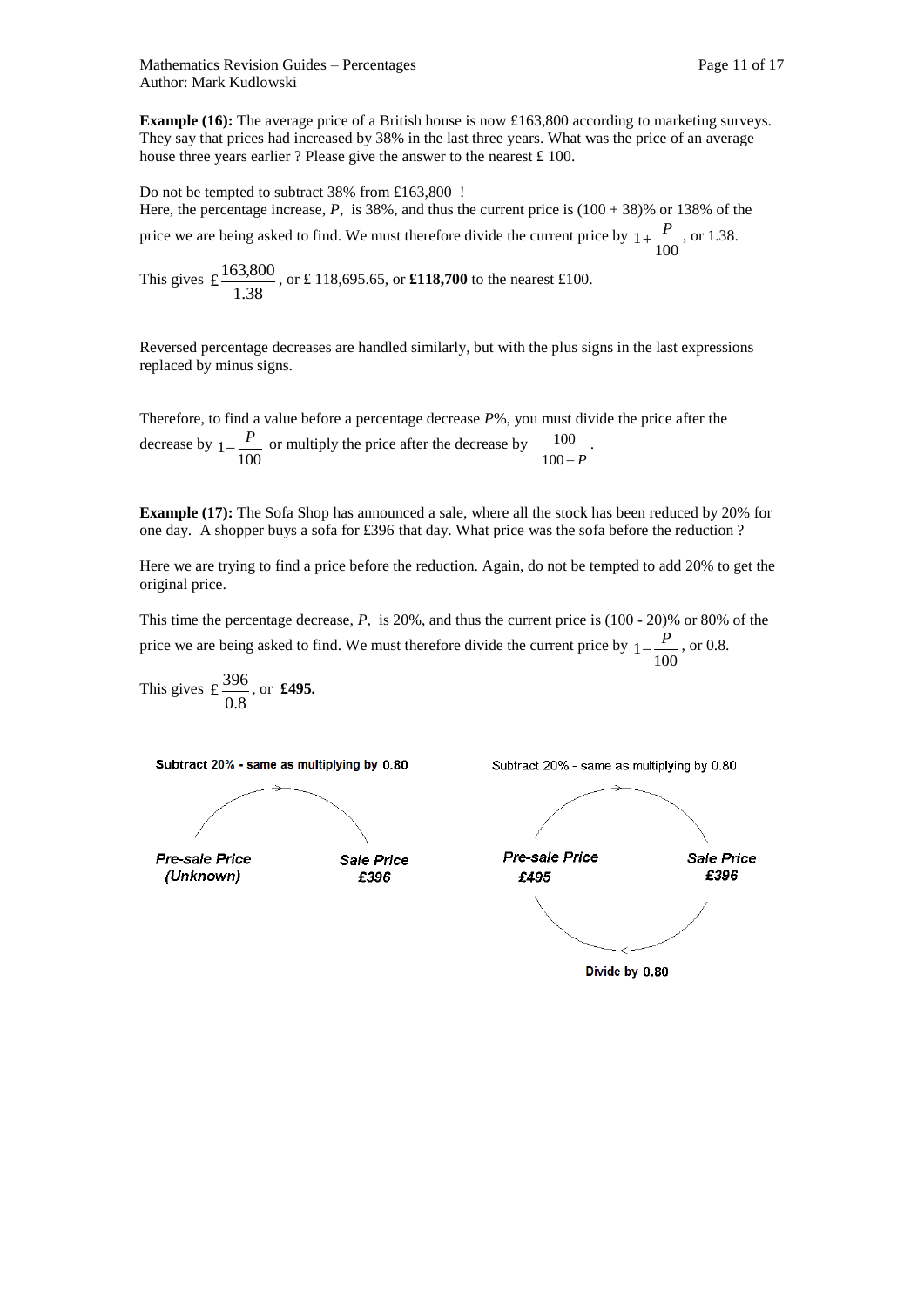#### **Non-Calculator Percentage Arithmetic using Fractional Parts.**

This is a method of multiplication where a complicated multiplier is divided up into easier parts, which are then added (or sometimes subtracted) . The best fractional parts to work with are halves, quarters, fifths and tenths, as they make for easy division.

**Example (18):** Find 15% of £246.

We split the  $15\%$  into  $10\% + 5\%$ .

100% of £246 is obviously £246. Now 10% is one tenth of 100%, so 10% of £246 is one tenth of £246, or £24.60. Finally, 5% is half of 10%, so 5% of £246 is half of £24.60, or £12.30.

Adding those last two sub-totals gives us  $£24.60 + £12.30 = £36.90$ .

| £24.60 (Divide £246 by 10, as $10\%$ = one tenth)                          |
|----------------------------------------------------------------------------|
| £12.30 $(5 \text{ is half of } 10, \text{ so divide } 10\% \text{ by } 2)$ |
| £246.00                                                                    |

**15% of £246**  $=$  **£36.90** (Add last two sub-totals)

**Example (19):** The rate of VAT in Belgium is 21%. Calculate the VAT on a television set whose ex-VAT price is  $\epsilon$ 229 in Belgium.

We can split the 21% either as  $20\% + 1\%$  or  $10\% + 10\% + 1\%$ .

| $20\%$ of $6229 =$<br>$1\%$ of €229 = | €45.80<br>E2.29 | (Divide $\epsilon$ 229 by 5, as 20% = one fifth)<br>(Divide $\epsilon$ 229 by 100) |
|---------------------------------------|-----------------|------------------------------------------------------------------------------------|
| 21\% of $6229 =$                      | €48.09          | (Add the two sub-totals)                                                           |
| (Alternative)                         |                 |                                                                                    |
| $10\% \text{ of } \in 229 =$          | €22.90          | (Divide $\epsilon$ 229 by 10, as 10% = one tenth)                                  |
| $10\% \text{ of } \in 229 =$          | €22.90          | (Repeat last result)                                                               |
| $1\%$ of $\epsilon$ 229 =             | £2.29           | (1% is one tenth of 10%, so divide $\epsilon$ 22.90 by 10)                         |
| 21\% of $6229 =$                      | €48.09          | (Add the three sub-totals)                                                         |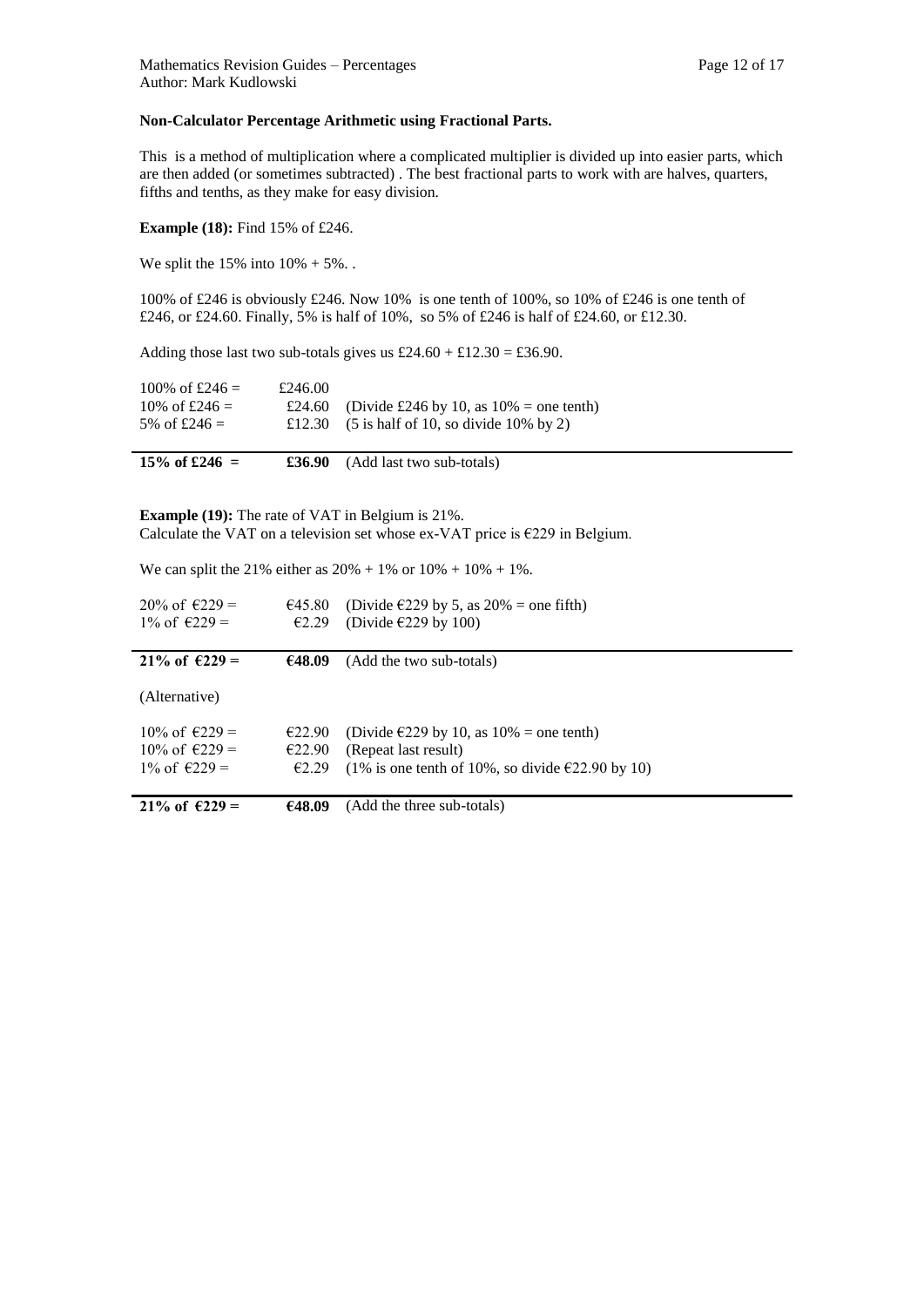$\blacksquare$ 

**Example (20):** House prices are estimated to rise by 9% over the next year. Estimate the value of a house next year when the current value is £280,000.

We are being asked to increase £280,000 by 9%, but it is rather tedious to split this 9% into  $5\% + 1\% + 1\% + 1\% + 1\%$ . It is much easier to treat it as 10% - 1%.

The house value after one year is, of course, 109% of the original.  $(109 = 100 + 10 - 1)$ 

| 100\% of £280,000 = |          | £280,000 (The original price)                                 |
|---------------------|----------|---------------------------------------------------------------|
| 10\% of £280,000 =  |          | £28,000 (Divide original price by 10, as one tenth = $10\%$ ) |
| 1\% of £280,000 =   | £2.800   | (Find one tenth of $£28,000$ ) SUBTRACT!                      |
| 109\% of £280,000 = | £305,200 | (Add the first two rows, but subtract the third)              |

**Example (21):** The price of a suit is reduced by 35% in a sale. If the original price was £180, find the sale price.

One method is to split 35% up into  $20\% + 10\% + 5\%$ , add those subtotals, and finally subtract from the original

| 100\% of £180 =  |     | £180 (The original price)                                         |
|------------------|-----|-------------------------------------------------------------------|
| 20\% of $£180 =$ |     | £36 (Divide original price by 5, as one fifth = $20\%$ )          |
| 10\% of $£180 =$ |     | £18 (Find half of 20%, or for that matter, one tenth of original) |
| 5\% of £180 =    | £9. | (Find half of $10\%$ )                                            |
| $35\%$ of £180 = |     | $\pounds 63$ (Add the previous three rows)                        |

This value of £63 is the reduction, so we must finally subtract it from the original £180 to give the sale price of £(180-63) or **£117**.

Another method is to reckon that a 35% reduction in price means a sale price of (100-35)% or 65% of the original. We then split the  $65\%$  up into  $50\% + 10\% + 5\%$  and add those subtotals. :

| 100\% of £180 =  |     | £180 (The original price)                               |
|------------------|-----|---------------------------------------------------------|
| 50\% of £180 =   |     | £90 (Divide original price by 2, as one half = $50\%$ ) |
| 10\% of $£180 =$ |     | £18 (Find one fifth of 50%, or one tenth of original)   |
| 5% of £180 =     | £9. | (Find half of $10\%$ )                                  |
| 65\% of £180 =   |     | $\pounds117$ (Add the previous three rows)              |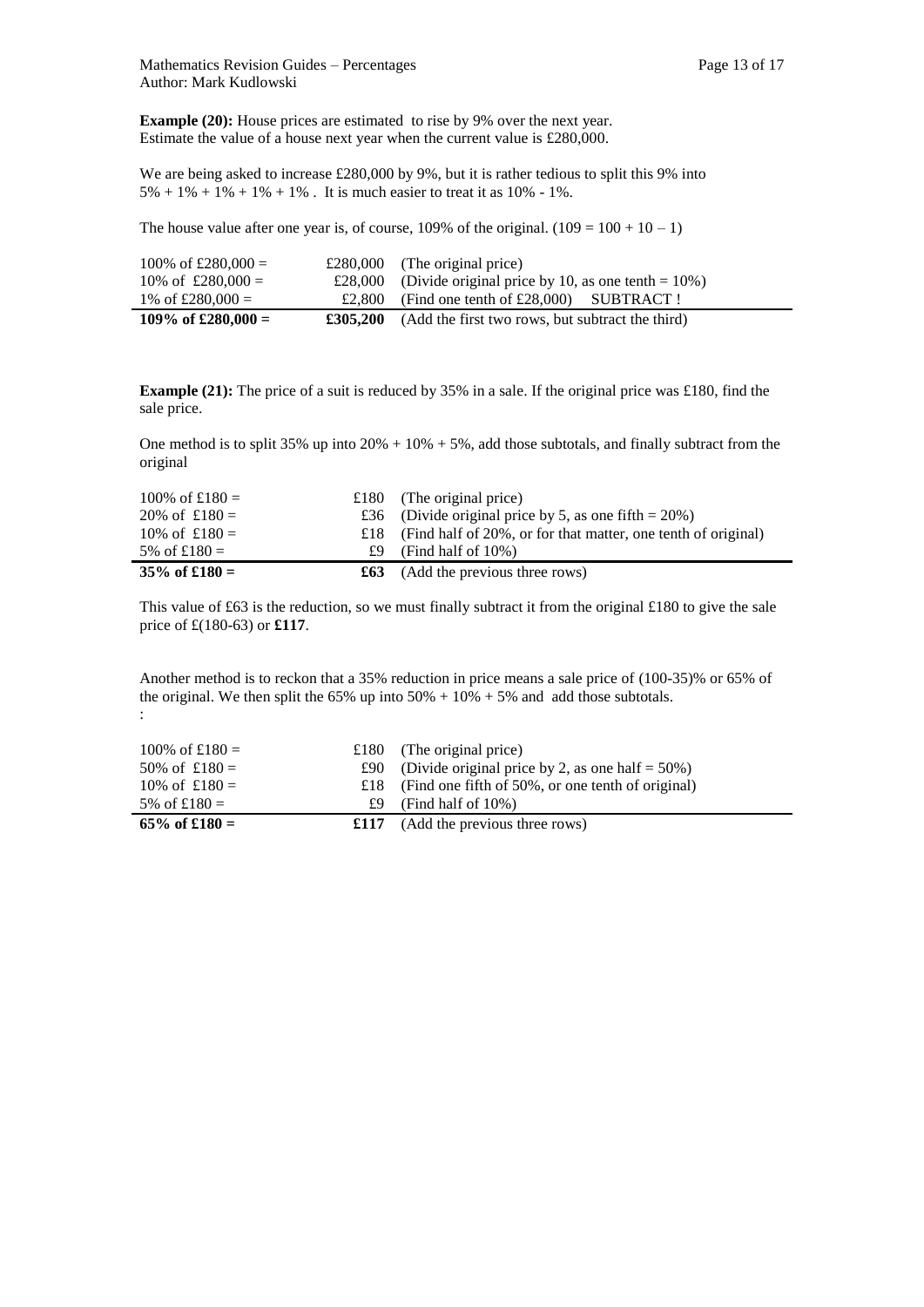#### **Compound percentage arithmetic.**

All the examples shown so far involved a single percentage change. Compound changes are handled in the same way, but check the question's wording - is it a standard one or a 'reversed percentage' one ?

**Example (22):** A bank offers an account paying 4.5% compound interest per annum for a fixed rate for three years. If £3000 is paid in to this account at the start of this term, how much total interest will it earn at the end of the third year?

We are given a value before the increase, so this is a 'standard' percentage question, not a reversed one. Here the percentage change,  $P = 4.5$ , so the multiplier,  $1 + \frac{P}{100}$ , is 1.045.

The original sum, £3000, needs to be multiplied by 1.045 three times to obtain the final balance of the account.

It is wrong to reckon  $3000 \times 4.5\% = 3000 \times 0.045 = \text{\textsterling}135$  interest per year, and hence £135  $\times$  3 = £405 interest over the 3 years. That is *simple* interest !

The final balance is £3000 $\times$ (1.045)<sup>3</sup> or £3423.50, so the interest earned is £3423.50 minus the original sum invested, or **£423.50 .**

The general form of the compound interest equation is

$$
N_t = N_0 \left( 1 + \frac{P}{100} \right)^t
$$
 (also known as compound growth)

where  $N_0$  is the amount at the start of the time span,  $P$  is the percentage rate,  $t$  is the time, and  $N_t$  is the amount at the end of the time span.

The units of time and the percentage rate must be consistent; is the interest rate is quoted as an annual rate, then the time units must be years.

In this example,  $N_0 = 3000$ ,  $P = 4.5$ , and  $t = 3$ , resulting in  $N_t = 3423.50$ . (To find the interest alone, we subtract  $N_0$  from  $N_t$  to give 423.50.)

#### **The difference between compound and simple interest.**

Example (22) illustrated the idea of compound interest, where both the original sum *and the interest*  earned interest.

In simple interest, only the original sum earns interest. Hence the following:

**Example (22a):** A bank offers an account paying 4.5% simple interest per annum for a fixed rate for three years. If £3000 is paid in to this account at the start of this term, how much total interest will it earn at the end of the third year?

We are dealing with *simple* interest here, so we *can* reckon £3000  $\times$  4.5% = 3000  $\times$  0.045 = £135 interest per year, and hence £135  $\times$  3 = **£405** interest over the 3 years.

The simple interest is therefore

(Original sum)  $\times$  (Annual percentage rate)  $\times$  (Time).

Again, the units of time and the percentage rate must be consistent; is the interest rate is quoted as an annual rate, then the time units must be years.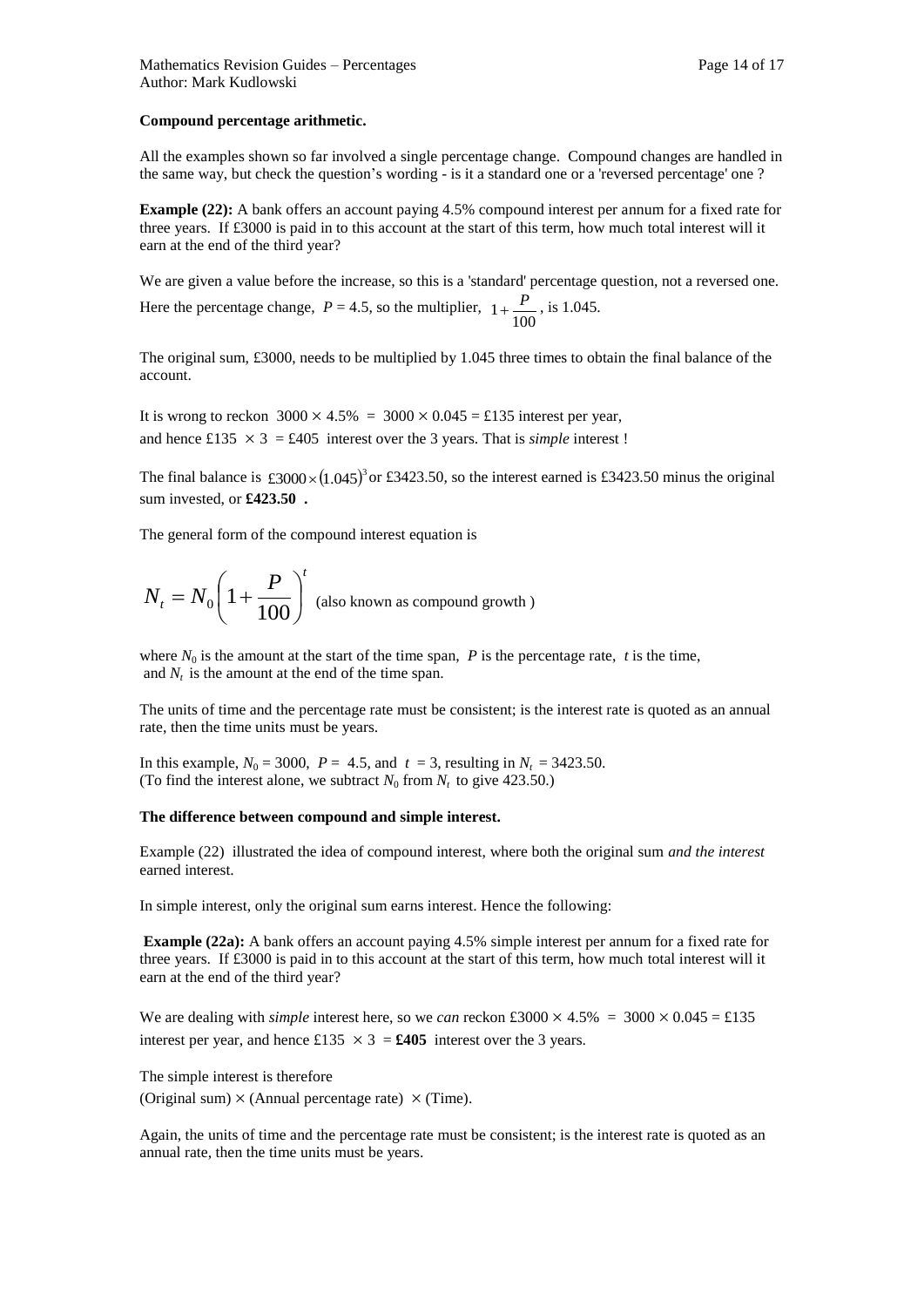**Example (23):** A car which retails at £16000 when brand new loses 24% of its value every year from new. What is its value at the end of the third year to the nearest £ ?

Again this is a 'standard' percentage question, as we are given a starting value before any decreases. Do not be tempted to subtract  $3 \times 24\% = 72\%$  of the total !

Since we are dealing with percentage decreases here, we modify the compound interest / growth formula to .

$$
N_t = N_0 \left(1 - \frac{P}{100}\right)^t
$$
 (also known as compound decay)

where  $N_0$  is the amount at the start of the time span,  $P$  is the percentage rate,  $t$  is the time, and  $N_t$  is the amount at the end of the time span.

The units of time and the percentage rate must be consistent; is the interest rate is quoted as an annual rate, then the time units must be years.

In this example,  $N_0 = 16000$ ,  $P = 24$ , and  $t = 3$ . The multiplier is  $1 - \frac{24}{100} = 0.76$ .

The value of the car after 3 years is  $\pounds16000 \times (0.76)^3$  or **£7024** to the nearest £.

**Example (24):** Alex's monthly gross pay was £2419.20 in 2010. He had previously been awarded a pay rise of 2.4% in 2009 and another of 5% in 2008.

What was Alex's pay before his 2008 pay rise ?

This is a reverse percentage question, so  $P = 2.4$  % in 2009 and 5% in 2008. To find Alex's 2009 pay, we divide by  $1 + \frac{P}{100}$ , or 1.024, and then to find his 2008 pay we divide again by 1.05, giving a 2008 monthly gross pay of £ $\frac{2419.20}{1.024 \times 1.05}$ or **£2250**.

**Example (25):** A wholesale bakery offers a supermarket a double discount of 20% followed by 10% on its products. Show that this is equivalent to a *single* discount of 28%.

An item whose pre-discount price is £1 would firstly have 20%, or 20p, deducted, giving 80p. The second discount is 10% of the *80p* and not the original £1, or 8p, giving 72p.

The combined discount is therefore  $(100 - 72)p$  or 28p in the £, namely 28%.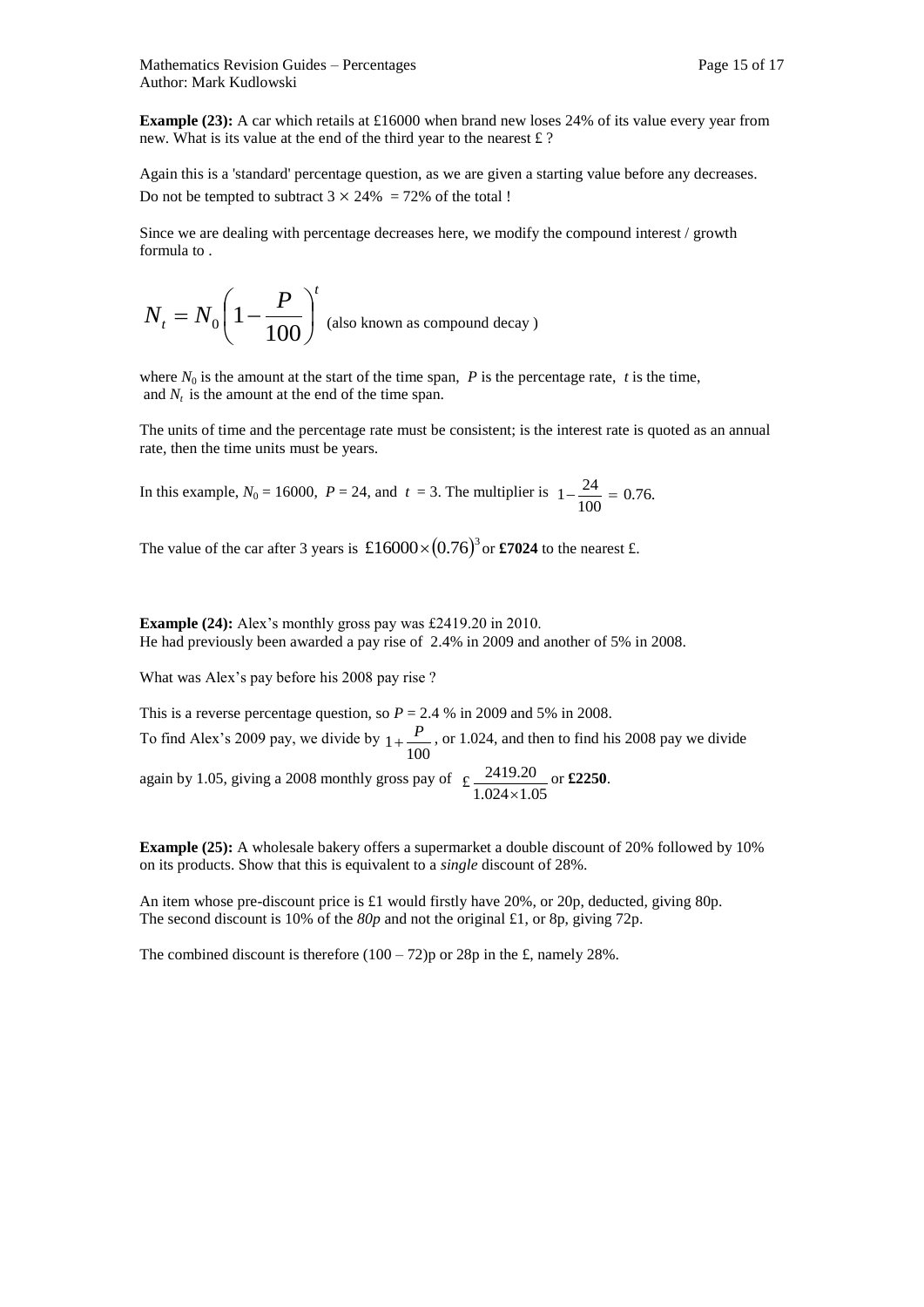Sometimes a misunderstanding of repeated percentage changes can lead to hilariously incorrect conclusions.

**Example (26):** Del Boy invests £50,000 in shares and Boycie invests £100,000. Boycie sees the value of his shares fall by 40% one week but then rise by 60% the following week. Del Boy's shares by contrast fall by 10% and then rise by 25%.

*Del Boy and Boycie are discussing their fortunes at the Nag's Head.*

Boycie: "Oh dear, Del Boy, it's too bad you didn't gamble like I did. I'd lost 40%, then gained 60%, which means I'm  $20\%$ , or  $\text{\pounds}20,000$  up on the deal – ha ha ha ha ha ! "

Del: "*Bonnet de douche* ! 25% minus 10% is 15%, and that's a smaller percentage than yours, and it's only on £50,000 instead of £100,000. So your £20,000 beats my £7,500 then, Boycie."

*Rodney and Cassandra hear the conversation between the two investors.* 

Cassandra: "I think Del has come out better here. He's actually made a profit on the deal, a little less than his original quote. Boycie, believe it or not, has actually suffered a loss for all his hot air."

Who was correct here – Boycie, Del Boy or Cassandra ?

Del Boy's original investment of £50,000 sees a 10% decrease, or £5,000, in the first week, reducing the value of his shares to £45,000.

In the second week, Del Boy makes a gain of 25% on his £45,000 (not £50,000), or £11,250. The final value of his shares is therefore £45,000 + £11,250, or **£56,250,** or a gain of £6,250.

His net percentage gain is hence  $\frac{0250}{50000} \times 100\%$  $\frac{6250}{20000} \times 100\%$  or 12.5%

Boycie's investment of £100,000, on the other hand, suffers a fall of 40%, or £40,000 in its value, in the first week, reducing his holding to £60,000.

Although Boycie makes a gain of 60% on his second week, this amounts to 60% of £60,000 (not £100,000), which is £36,000.

The final value of Boycie's shares is therefore 60,000 + £36,000 or **£96,000**. This means that Boycie has actually made a *loss* of £4,000 or 4% on his original £100,000 outlay.

Cassandra was therefore correct in saying that Del Boy had done better than Boycie !